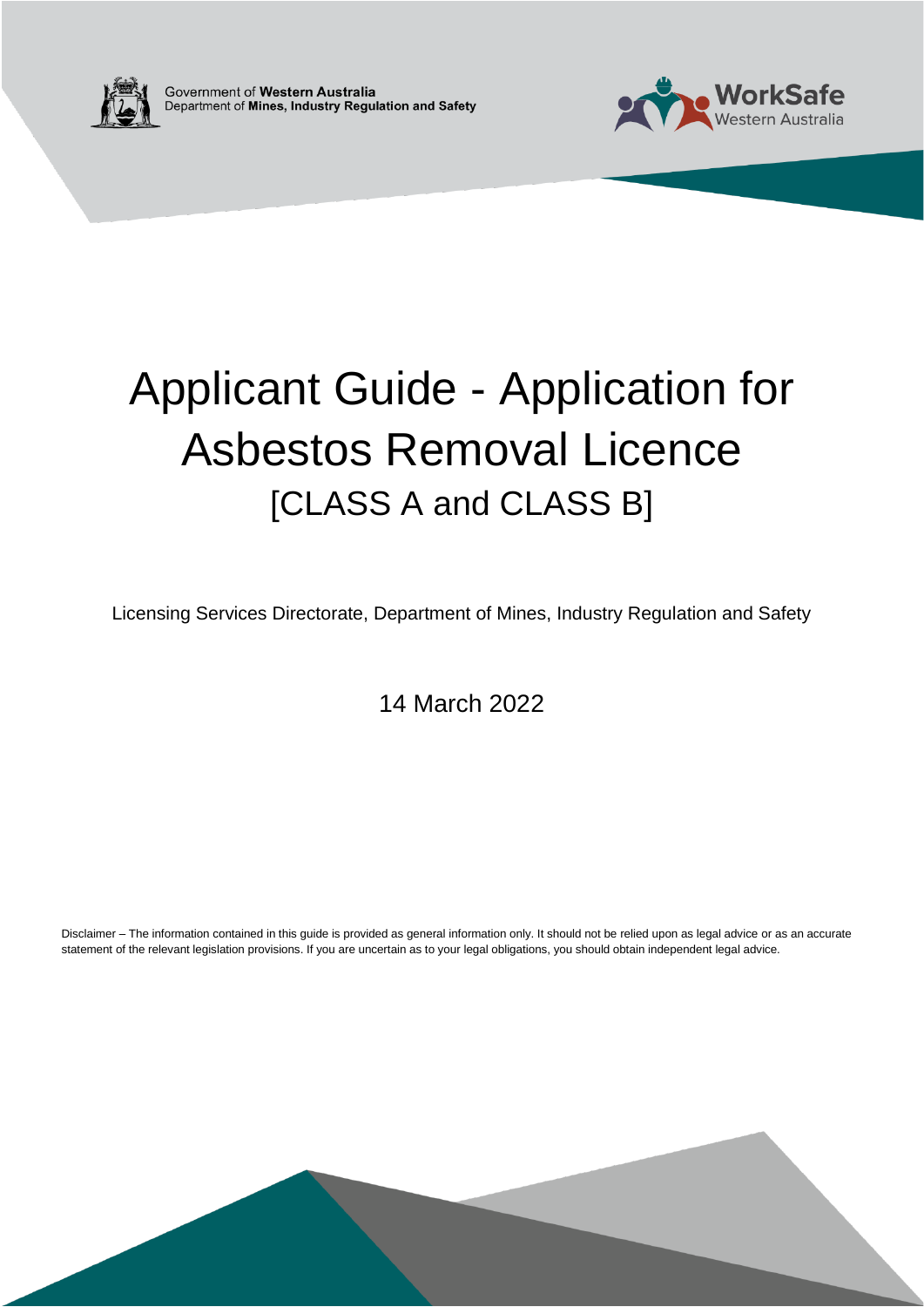## **Contents**

| 1.  |  |
|-----|--|
| 2.  |  |
| 3.  |  |
| 4.  |  |
| 5.  |  |
| 6.  |  |
| 7.  |  |
| 8.  |  |
| 9.  |  |
| 10. |  |
| 11. |  |
| 12. |  |
| 13. |  |
| 14. |  |
| 15. |  |
| 16. |  |
| 17. |  |
| 18. |  |
| 19. |  |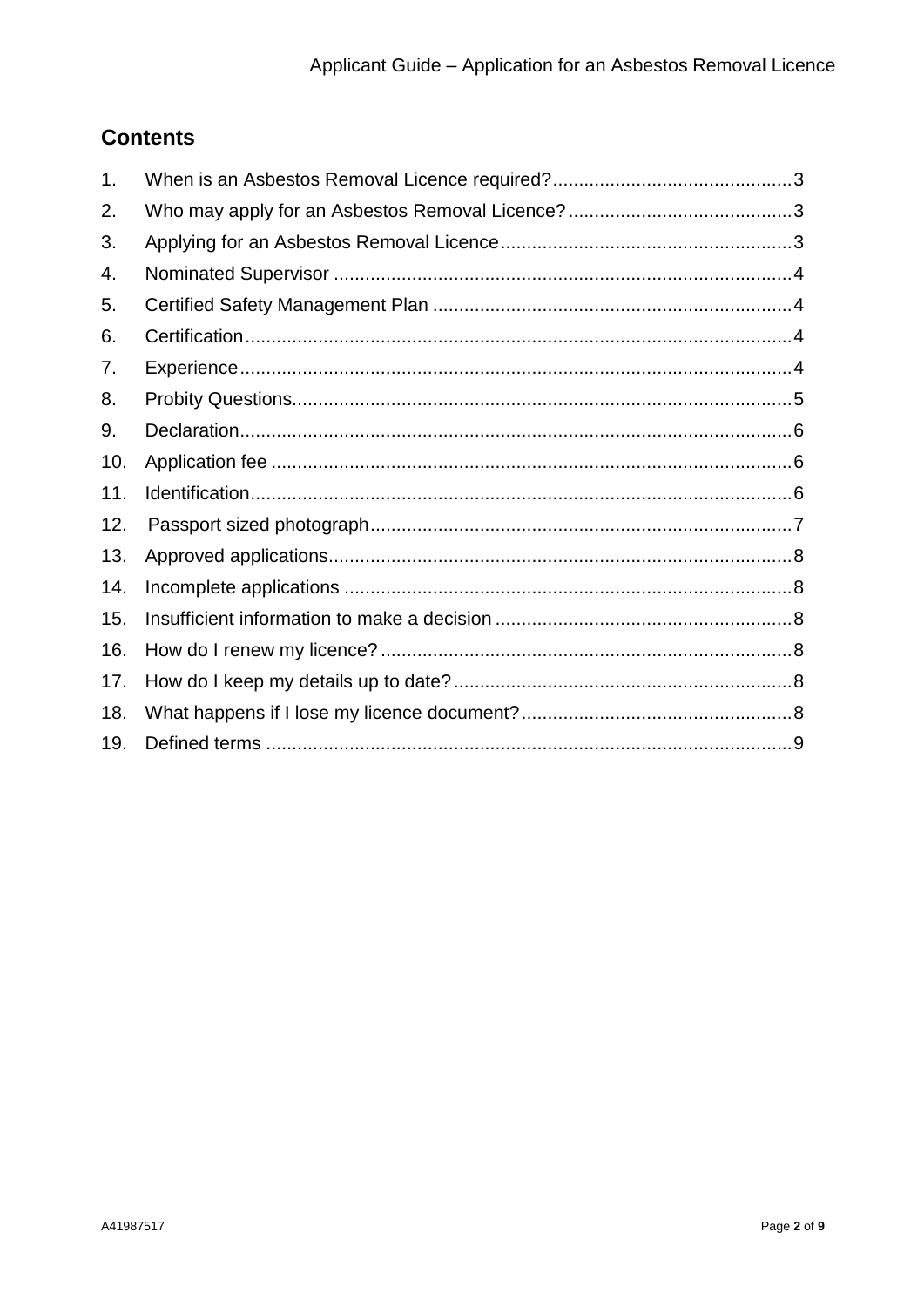## <span id="page-2-0"></span>**1. When is an Asbestos Removal Licence required?**

WorkSafe WA regulates asbestos removal work and determines applications for Asbestos Removal licences. The information is based on the *Work Health and Safety Act 2020* (WA) (the Act) and Division 3 of Part 8.10 of the Work Health and Safety (General) Regulations 2022 (WA) (the Regulations). For the purposes of this guide, the 'regulator' refers to the WorkSafe Western Australia Commissioner.

An asbestos removal licence of the appropriate class is required when work is as follows for each class:

*Class A asbestos removal is the removal at a workplace of:* 

- friable asbestos;
- asbestos contaminated dust that is associated with friable asbestos.

Friable asbestos means any material that contains asbestos and is in the form of a powder or can be easily crumbled, pulverised or reduced to a powder by hand when dry.

A Class A asbestos removal licence also allows a worker to remove non-friable asbestos.

*Class B asbestos removal is the removal at a workplace of:* 

- more than 10 square meters of non-friable asbestos;
- asbestos containing dust associated with the removal of more than 10 square meters of non-friable asbestos containing material.

Non-friable asbestos (or bonded asbestos) contains material such as cement or rubber, which stabilises the product and give it a non-friable structure.

## <span id="page-2-1"></span>**2. Who may apply for an Asbestos Removal Licence?**

You can apply for an asbestos removal licence if:

- you reside, or your registered office is located, in WA. (If outside of WA circumstances must exist that justify the grant of the licence); and
- you are a personal who conducts, or proposes to conduct, a business or undertaking; and
- your nominated supervisor (which can be you) is at least 18 years of age; and
- your nominated supervisor (which can be you) has been issued a certification for the required VET course, relevant to the class of licence sought; and
- your nominated supervisor (which can be you) can provide evidence to demonstrate at least 3 years for Class A and 1 year for Class B, of relevant industry experience; and
- you have a certificated safety management plan in place (if applying for a Class A licence).

## <span id="page-2-2"></span>**3. Applying for an Asbestos Removal Licence**

Body Corporate entities and individuals may apply for an asbestos removal licence.

If you are applying as a Body Corporate, you must ensure that the name and ACN provided matches the Australian Securities and Investment Commission (ASIC) registration.

If you are applying as an individual, you must ensure that the name details provided are the same as those that appear on the identification documentation you provide. If your name has changed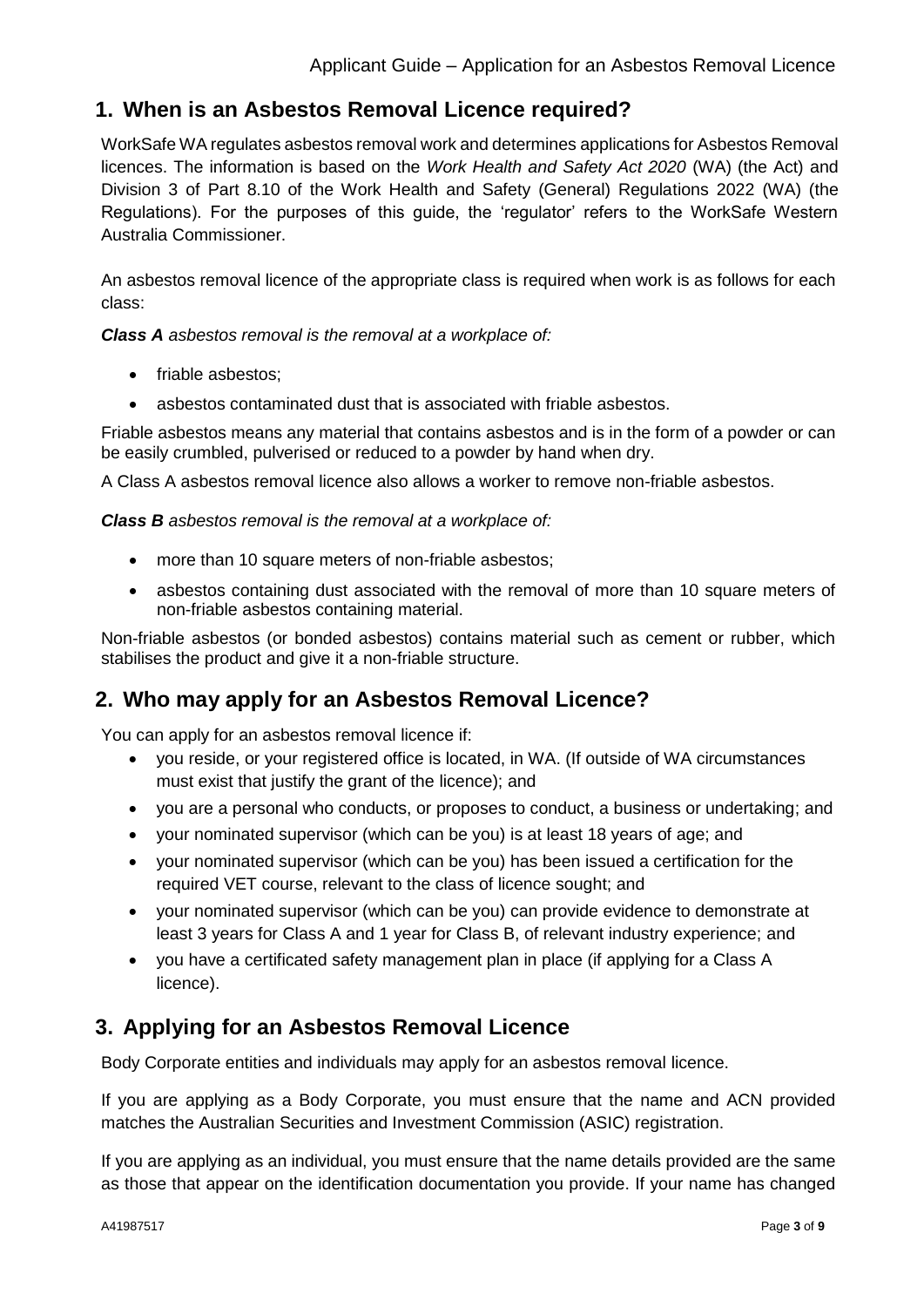you will need to provide evidence (e.g. marriage certificate, date of birth, change of name certificate etc.).

If you are trading under a business name (trading name), a Business Name Extract issued by ASIC must be provided with the application form.

## <span id="page-3-0"></span>**4. Nominated Supervisor**

An application for an asbestos removal licence must include the nomination of at least one supervisor. This person must be approved by the regulator as a competent person and must demonstrate this in a number of ways throughout the application.

The supervisor(s) must be at least 18 years of age and be able to provide evidence of being a competent person through the appropriate certification and experience.

## <span id="page-3-1"></span>**5. Certified Safety Management Plan**

Applicants must attach evidence that there is a safety management system in place, certified compliant with AS/NZS ISO 45001:2018.

Certification of safety management systems must be by a conformity assessment body accredited by JAS-ANZ (Joint Accreditation System of Australian and New Zealand).

The JAS-ANZ website has a register for searching for accredited certification and inspection bodies and certified organisations.

## <span id="page-3-2"></span>**6. Certification**

Each nominated supervisor must attach a certified copy of a Statement of Attainment for the following VET courses, or their equivalents, issued by a Registered Training Organisation (RTO):

| <b>Class</b> | <b>Certification</b>                                                                                                      |  |
|--------------|---------------------------------------------------------------------------------------------------------------------------|--|
| Class A      | CPCCDE4008 - Supervise asbestos removal course; and<br>$\bullet$<br>CPCCDE3015 - Remove friable asbestos                  |  |
| Class B      | CPCCDE4008 - Supervise asbestos removal course; and<br>$\bullet$<br>CPCCDE3014 - Remove non-friable asbestos<br>$\bullet$ |  |

## <span id="page-3-3"></span>**7. Experience**

The nominated supervisor must demonstrate relevant experience in asbestos removal work applicable to the class of licence sought.

**Class A** nominated supervisors must satisfy the regulator they have at least three (3) years of relevant industry experience by providing – as a guide – at least 3 substantial jobs within the last 3 years. In doing so, nominated supervisors should be able to demonstrate experience in carrying out and supervising the removal of friable asbestos, describing how they developed:

- risk assessments:
- asbestos removal control plans; and
- safe work methods statements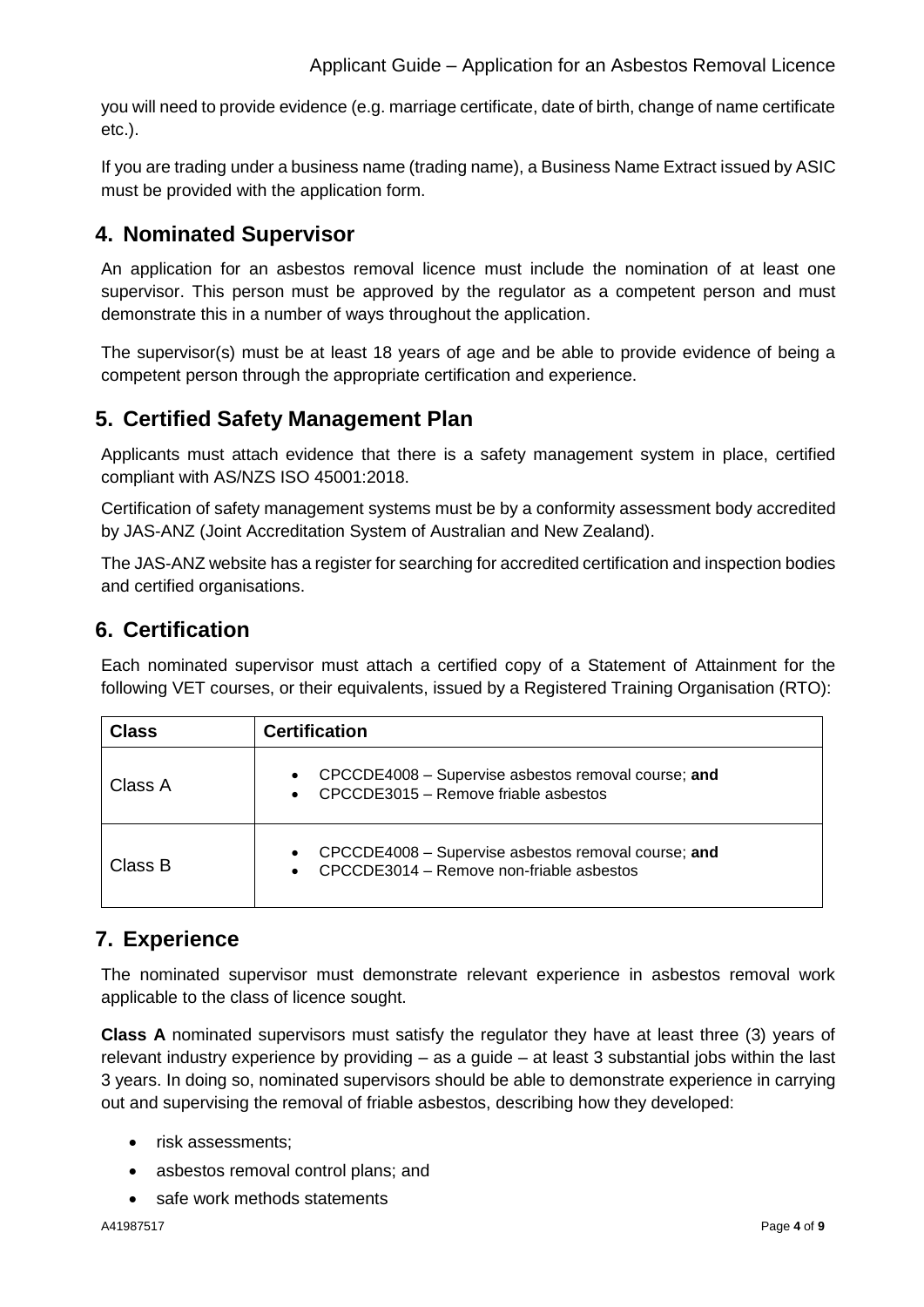#### Applicant Guide – Application for an Asbestos Removal Licence

**Class B** must satisfy the regulator they have at least one (1) year of relevant industry experience by providing – as a guide – at least 3 substantial jobs within the last twelve months. In doing so, nominated supervisors should be able to demonstrate experience in carrying out and supervising the removal of non-friable asbestos, describing how they developed:

- risk assessments;
- asbestos removal control plans; and
- safe work methods statements

Applicants must complete the Statement of Experience (SOE) within the application form(s) to demonstrate that the nominated supervisor meets the above criteria. The SOE forms a **critical part of the application** and must be completed in accordance with the regulator's requirements. **Each column in the SOE must be completed**, with as much detail as possible to ensure the full scope of experience is illustrated.

All experience documented on the SOE (for both Class A and B applications) must be independently verified and signed as a true record by a relevant, credible, and independent person (referee). Applicants should not detail experience that cannot be verified, and must arrange for the relevant employer/client/contractor to verify the SOE in the appropriate area. Alternatively, applicants can attach a statement of verification (written reference) by a referee to the application form.

A credible and independent person is in a position and has the skills to assess the scope and quality of the experience you are claiming.

For experience gained while employed, a credible and independent referee is the nominated supervisor's employer or an authorised representative of the nominated supervisor's employer.

A credible and independent referee is not:

- a relative;
- under potential conflict (your employee);
- a co-worker or subordinate worker; or
- an office manager or HR manager.

Credible and independent referees may be contacted by Licensing Services to verify experience.

Written references must outline and verify experience, and must include the following details of experience:

- explanation of the referee's relationship and the capacity to independently verify and endorse the Applicant's experience
- all details within the SOE as listed above (e.g. dates employed, equipment used etc.).

## <span id="page-4-0"></span>**8. Probity Questions**

The probity questions listed in the application form must be answered. If you answer 'yes' to any of those questions, you must attach details. A 'yes' response will be considered by the WorkSafe Western Australia Commissioner (Commissioner) on the facts and information provided.

A41987517 Page **5** of **9** An enforceable undertaking legally binds an offender who has been found guilty of an offence under the OSH or WHS Acts and a penalty has been imposed by the court. The undertaking is entered into with the Commissioner and is an alternative to the payment of fines.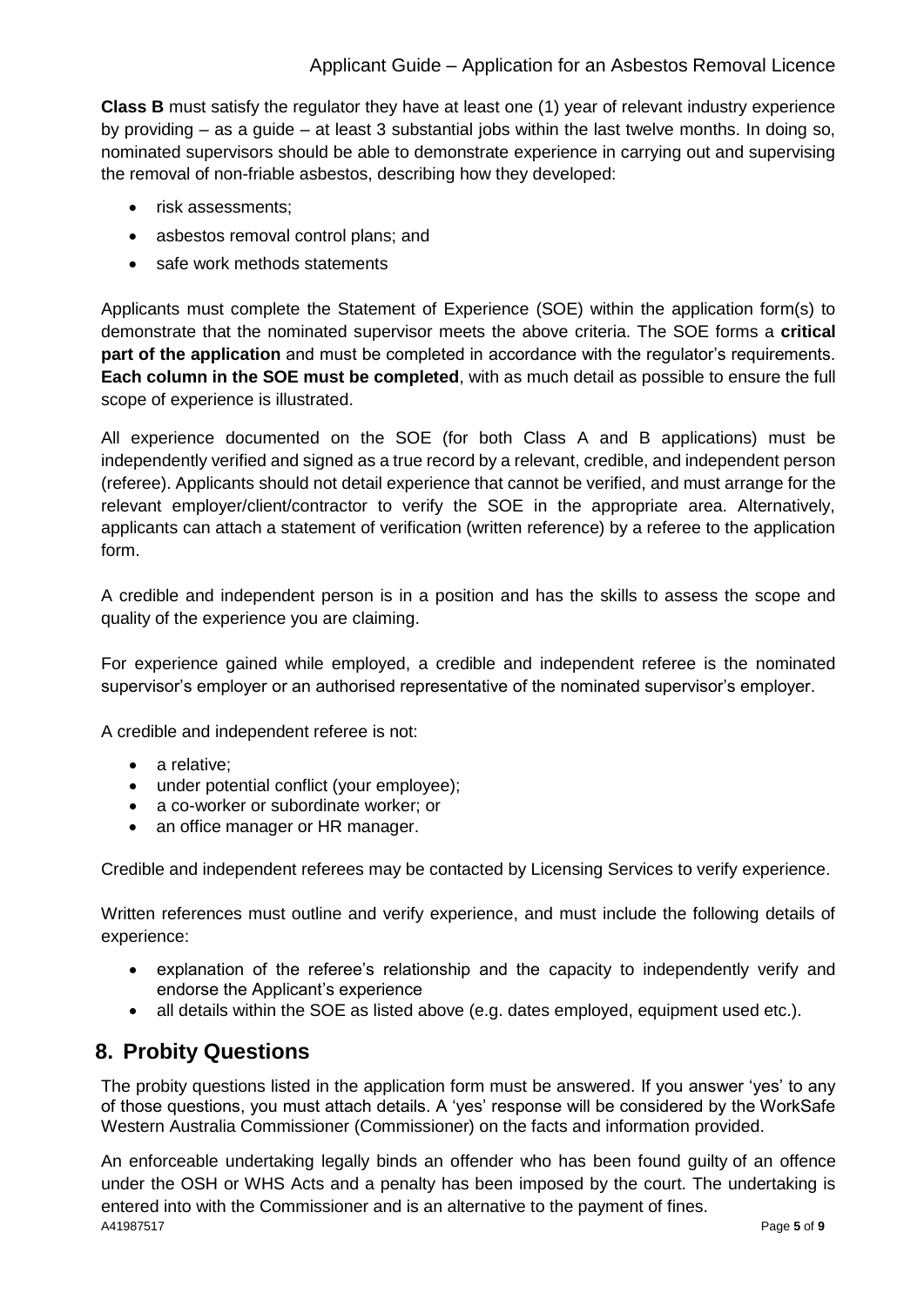A list of the corresponding WHS laws across Australia can be found at the end of this Applicant Guide.

## <span id="page-5-0"></span>**9. Declaration**

As part of the application, you must declare that the information is true and correct, and cannot be found to be providing false and misleading information. In addition, you will be required to give consent to the Commissioner, or persons so directed, to obtain on your behalf any document, record, file, or information that may be necessary and relevant to consider your application

## <span id="page-5-1"></span>**10. Application fee**

The relevant fees are published on the WorkSafe website. Your application cannot be processed until payment has been received. You must complete the credit card details at the top of the form prior to submitting.

#### **DMIRS cannot receive payment details by email, so you must submit your application in person or by mail.**

If your application is withdrawn, lapsed, or refused, the licence portion paid in respect of the application, may be refunded to you at the discretion of the Commissioner, or his delegate.

## <span id="page-5-2"></span>**11. Identification**

To establish proof of identity the nominated supervisor must provide **ONE primary** document **or at least THREE secondary** documents and a document must include at least name and date of birth.

#### **CREDIT/DEBIT CARDS OR BANK STATEMENTS CANNOT BE ACCEPTED FOR PROOF OF IDENTIFICATION**

| <b>Primary Identification</b>                                                                                                                                      | <b>Secondary Identification</b>                                                                                                              |
|--------------------------------------------------------------------------------------------------------------------------------------------------------------------|----------------------------------------------------------------------------------------------------------------------------------------------|
| Australian Passport - Current or expired within the<br>last two years, but not cancelled                                                                           | Birth certificate or certified extract                                                                                                       |
| A current driver's licence, learners permit or any<br>other photographic identity document issued<br>under Australian Law                                          | Australian Citizenship or naturalisation document                                                                                            |
| International Passport or other documents with<br>same characteristics of Passport<br>Current, not expired or cancelled                                            | Current entitlement card issued by a State or Commonwealth<br>Government department (for example, a Medicare, Pension,<br>Health or Veteran) |
| Current International Driver's Licence or an<br>overseas driver's licence recognised by the WA<br>Department of Transport (in English or translated<br>in English) | Utility bill (for example Telephone, gas or electricity account)<br>not more than 12 months old                                              |
| Police and Defence identification cards                                                                                                                            | Water, local rate notice or land valuation notice not more<br>than 12 months old                                                             |
| State or Commonwealth employee photo<br>identification card with DOB                                                                                               | Electoral enrolment card or other evidence of enrolment not<br>more than two years old                                                       |
| Western Australian Photo Card (formerly Proof of<br>Age)                                                                                                           | Student Identification Card (Secondary/Tertiary)                                                                                             |
| WA Recreational Skipper's Ticket issued by<br>Department of Transport                                                                                              | Valid Government issued Certificate of Competency/OHS<br>Certification Australia card                                                        |
| Student Smartrider with photo (issued through<br>School)                                                                                                           | Certificate or statement of accomplishment or enrolment from<br>a recognised educational institution                                         |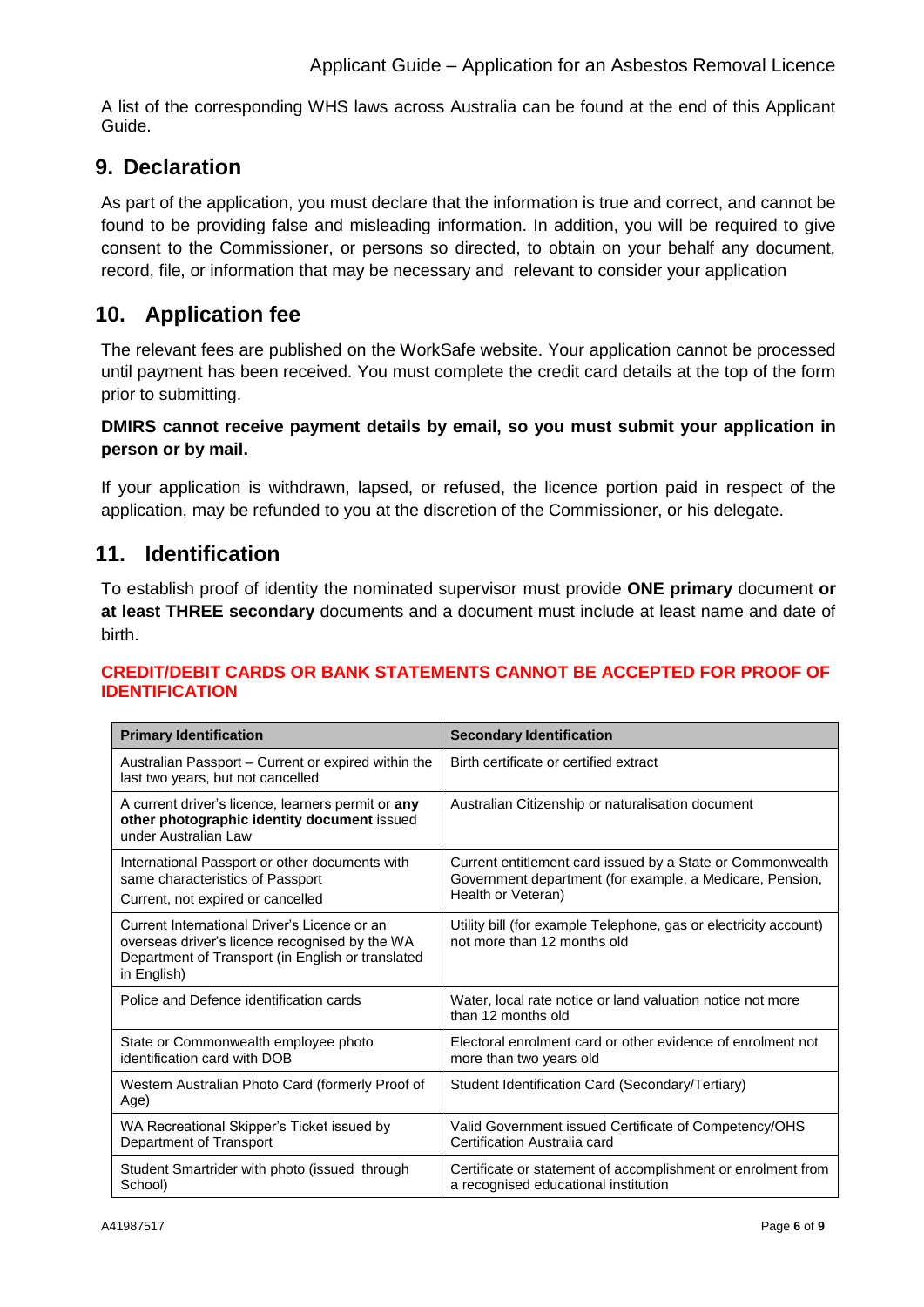| Western Australian current Working with Children<br>Card                                                                                                              | Letter from the principal of a recognised educational<br>institution (not older than 12 months) |
|-----------------------------------------------------------------------------------------------------------------------------------------------------------------------|-------------------------------------------------------------------------------------------------|
| Western Australian Firearms Identification card                                                                                                                       | Maritime Security Identification Card (MSIC) or Aviation<br>Security Identification Card (ASIC) |
| Current Document of Identity issued by the<br>Department of Corrective Services for prisoners<br>(will be accepted as only form of ID if no other can<br>be supplied) | Current motor vehicle registration or insurance papers (not<br>older than 12 months)            |
|                                                                                                                                                                       | Property Lease agreement (not older than 12 months)                                             |

## <span id="page-6-0"></span>**12. Passport sized photograph**

**Individual applicants** must provide one (1) passport quality photograph with your application which will be printed on your plastic credit card sized Accreditation.

Your photograph must:

- be in colour:
- be no more than 6 months old;
- be within 45-50mm high and 35-40mm wide;
- show your head and top of your shoulders close up so the measurement of the face from the bottom of the chin to the crown (i.e. top of head without hair) is between 32-36mm;
- show natural skin tones and colours no flash reflection and no red eye;
- show you with a natural expression and mouth closed (i.e. not smiling);
- have a plain, light-coloured background (e.g. white, cream or pale blue);
- show you facing and looking directly at the camera;
- not show you looking over one shoulder (portrait style), or with head tilted;
- show you without hat or head covering unless worn for religious reasons; and
- show your eyes open and clearly visible, and only with glasses if you regularly wear them e.g. no sunglasses.

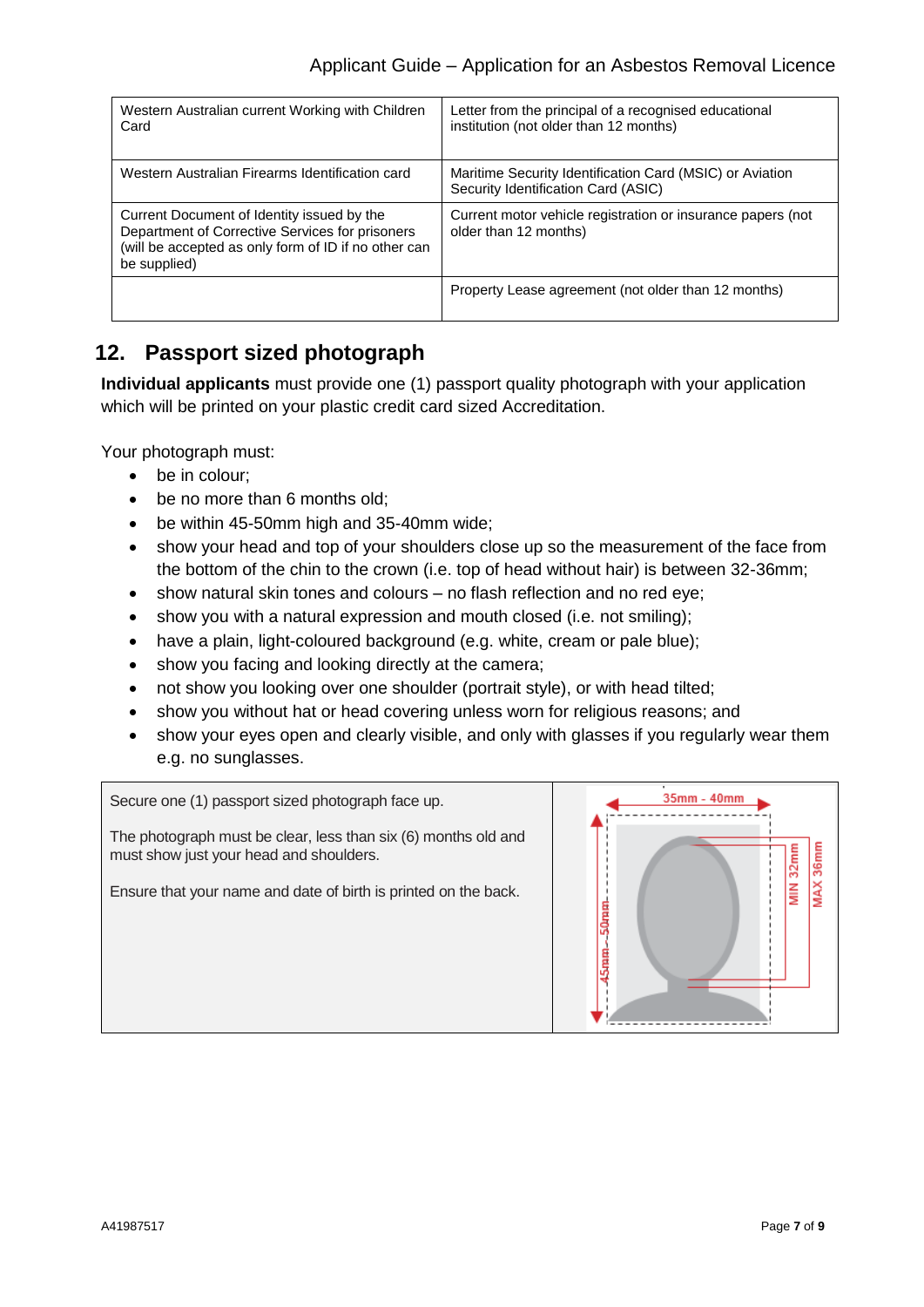## <span id="page-7-0"></span>**13. Approved applications**

Your application will be reviewed by the Commissioner's delegate. If the application requirements have been met, your application will be granted, your licence will be issued, and you will be supplied licence document by email.

If you are issued a Class B asbestos removal licence as an individual, you will also be issued a plastic credit card sized licence document.

An asbestos removal licence take effect on the day it is granted and, unless cancelled, expires 5 years after that day.

## <span id="page-7-1"></span>**14. Incomplete applications**

Licensing Services do not accept incomplete applications. It is important that you ensure the necessary documentation is provided in support of your application, in order for it to be accepted. Incomplete applications will be returned to the applicant, without action.

## <span id="page-7-2"></span>**15. Insufficient information to make a decision**

If an application is accepted by WorkSafe, but does not contain enough information for a decision to be made, the applicant may be asked in writing to provide additional information. The applicant will have 28 days to provide additional information. Information that isn't received by the date specified will result in the application being taken to be withdrawn.

## <span id="page-7-3"></span>**16. How do I renew my licence?**

You may apply to renew your licence through the online renewal portal on the WorkSafe website. Applications for renewal must be received by WorkSafe **before the expiry** of the licence as there are no grace periods for late renewal.

Renewal reminders will be sent as a courtesy as long as there is an email address and mobile number recorded on file.

## <span id="page-7-4"></span>**17. How do I keep my details up to date?**

The licence holder must notify the Commissioner of a change of residential address, and other contact details, within 14 days of the change occurring.

The licence holder may do this by emailing WorkSafe at [WorkSafeLicensing@dmirs.wa.gov.au](mailto:WorkSafeLicensing@dmirs.wa.gov.au) with their licence number, full name, date of birth, previous details (e.g. previous address) and new details (e.g. updated address). Alternatively the licence holder may also call WorkSafe to update their details. A three point identification check will be carried out before any personal details are changed.

## <span id="page-7-5"></span>**18. What happens if I lose my licence document?**

You must notify the Commissioner if the licence document is lost, stolen or destroyed. An application for a replacement licence document must be lodged using the online portal, where you will be required to complete a declaration describing the circumstances in which the original document was lost, stolen or destroyed.

You will need to use the same email address and/or mobile number recorded against your licence record, so that when prompted, Licensing Services can SMS and/or email you your personal, onetime security access code.